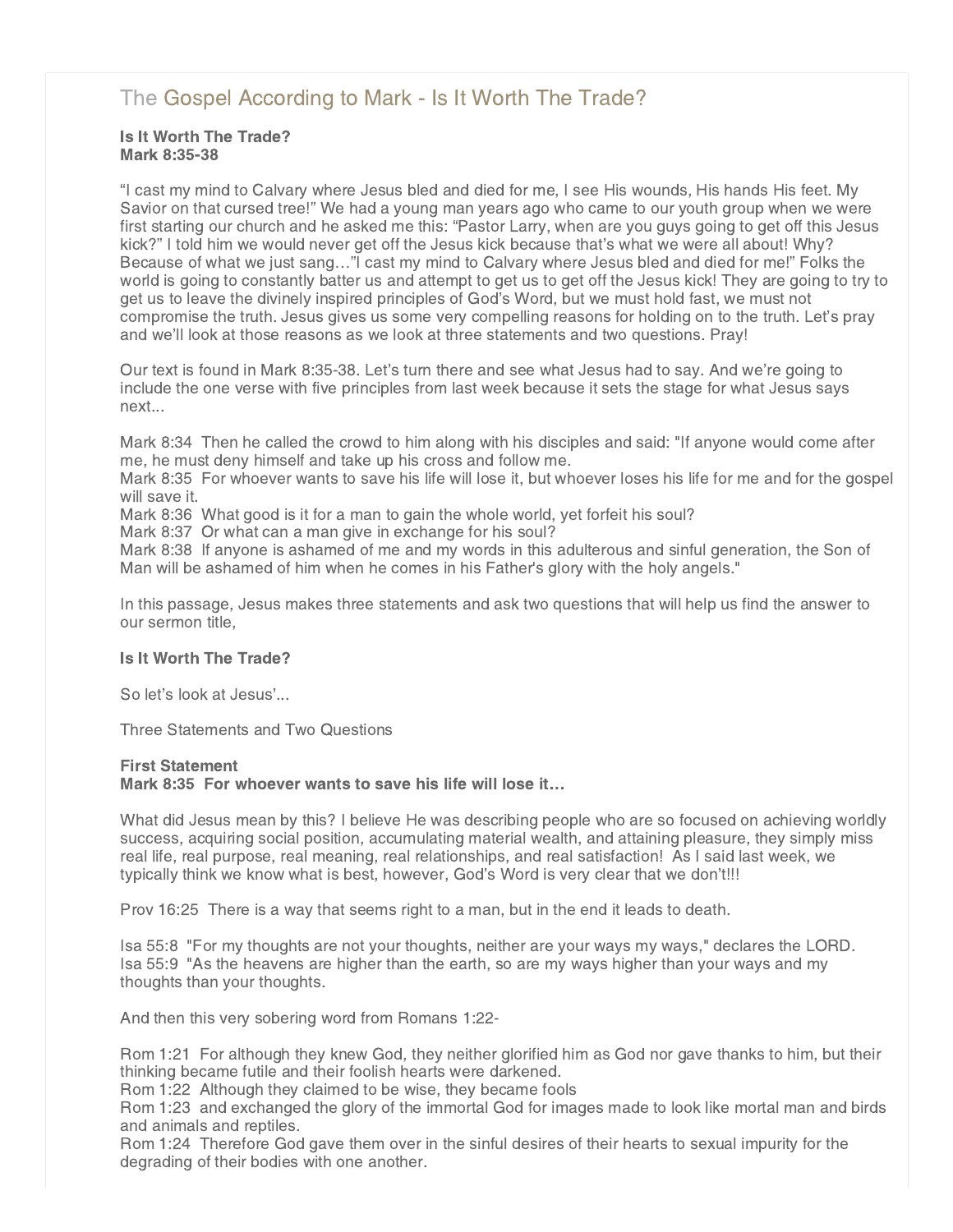Rom 1:25 They exchanged the truth of God for a lie, and worshiped and served created things rather than the Creator--who is forever praised. Amen.

What is insanity?

"Doing the same thing over and over again but expecting different results."

Dr. Henry Cloud and Dr. John Townsend, who wrote the Boundaries books, said this...

"If it didn't get you the results you wanted the first three or four . . .or ten or twenty times, why do you think it will give you your answer this time?"

God Said in Jeremiah 18:11...

Jer 18:11 . . .So turn from your evil ways, each one of you, and reform your ways and your actions . . .

The People Said in Jeremiah 18:12...

Jer 18:12 ... 'It's no use. We will continue with our own plans; each of us will follow the stubbornness of his evil heart.'"

We think we know what would make us happy! This is known as the...

"If Only" disease!

"If Only I had a different relationship"

- "If Only I didn't have to deal with the difficult people at work"
- "If Only I didn't have these health issues"
- "If Only I had more money"
- "If Only I had a better job"

"If Only I had better opportunities"

"If Only I lived in a nicer house"

Prov 23:4 Do not wear yourself out to get rich; have the wisdom to show restraint. Prov 23:5 Cast but a glance at riches, and they are gone, for they will surely sprout wings and fly off to the sky like an eagle.

"Some folks get to the end of their life only to find that they spent their whole life in pursuit of things they thought would make them happy, but did not. Not only did these things not bring lasting happiness, but they will leave these things behind, every single one of them. ltm

And what about this "If Only"?

"If Only I lived somewhere else"

Do you know what the problem with this one is?

"You are where you are even if you are somewhere else!"

That's just good old country boy wisdom. If the problem is you then you take your problems with you! Now I realize there are some situations people are in that are just plain bad and things could be better if they were in a different situation, but a huge percentage of the time, the problem is attitude, outlook, priorities and lack of spiritual focus. One of our church members posted something yesterday on Facebook and I thought, "that goes along with what I'm preaching tomorrow!" Here's the post...

"A negative mind will never give you a positive life!"

So it's not as much circumstances as it is the way you decide to handle those circumstances. And I know sometimes the circumstances are horrible, but we have a God who is greater than any circumstance! So if you find yourself in a bad situation trust God to be there with you right in the middle of the circumstance and then with His strength, "bloom where you're planted!" Remember this: storms in life never catch God by surprise! So if God has allowed you to be planted in a tough place, ask Him to give you the strength to bloom where you're planted and if wants to transplant you somewhere else He will. That doesn't mean you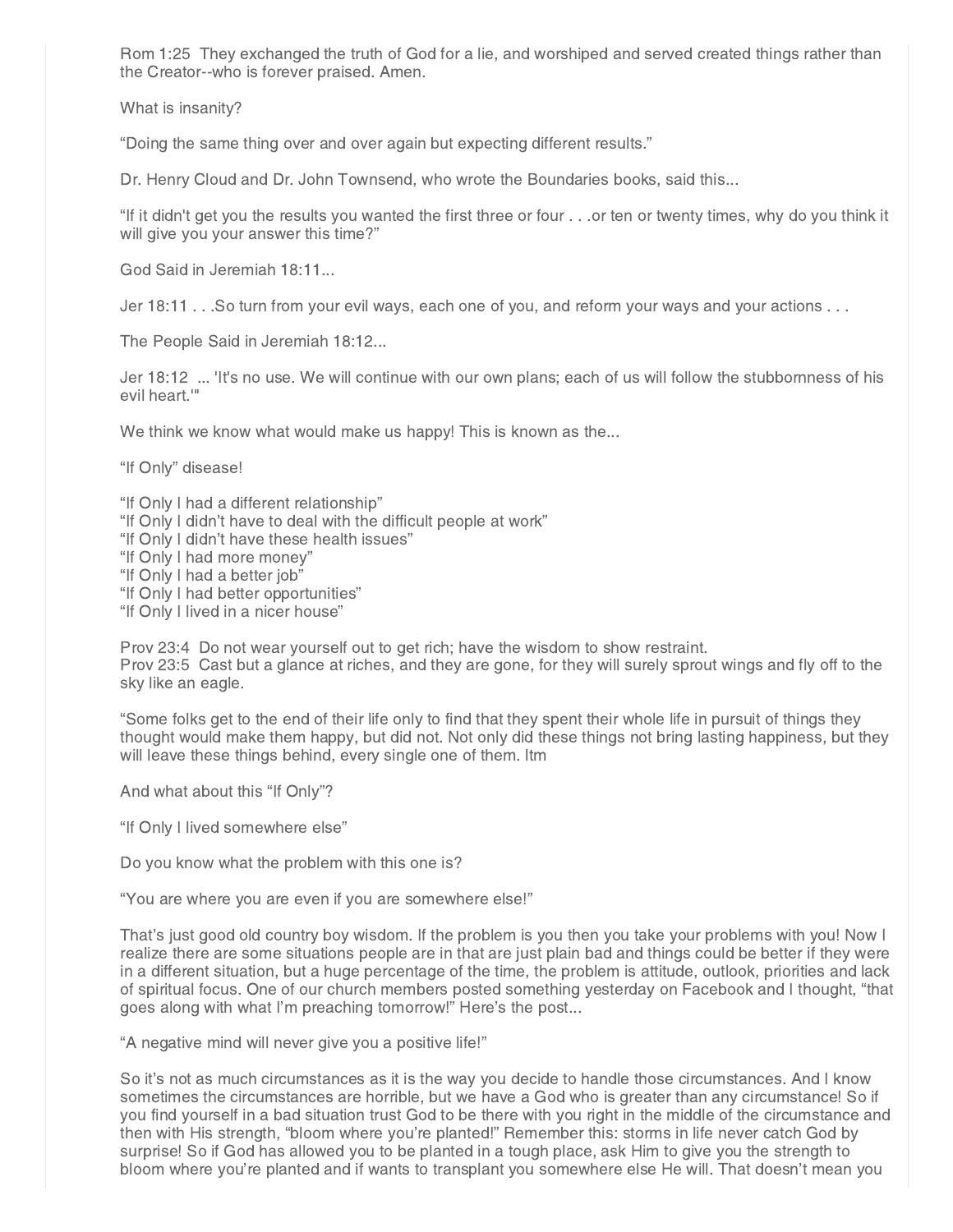don't try to change your bad circumstances or take actions to better your situation, but it does mean that you trust God where you are, and live God's principles where you are, and find the joy of The Lord in your present circumstances while you wait for God to do His part to get you to a better place! You might discover that an attitude of faith and trust in God Almighty may change your circumstances or cause you to find such great purpose in the middle of your circumstances that you get excited to see how God is going to make all things work together for your good. But sadly, some folks spend a lifetime chasing better circumstances never realizing it's the presence of God and the peace of God that make any circumstance tolerable and purposeful! This leads us to the...

## Second Statement

#### Mark 8:35 . . . but whoever loses his life for me and for the gospel will save it.

When a person loosens their grip on what they think is really life and allows the grip the world has on them to be broken, Christ can show them life that is really life!

1 Tim 6:17 Command those who are rich in this present world not to be arrogant nor to put their hope in wealth, which is so uncertain, but to put their hope in God, who richly provides us with everything for our enjoyment.

1 Tim 6:18 Command them to do good, to be rich in good deeds, and to be generous and willing to share. 1 Tim 6:19 In this way they will lay up treasure for themselves as a firm foundation for the coming age, so that they may take hold of the life that is truly life.

Dr. Cloud and Dr. Townsend weigh in again...

"Fortunately, in God's economy, getting to the end of ourselves is the beginning of hope. Jesus said, 'Blessed are the poor in Spirit.' (Matthew 5:3)--meaning that when we realize we have no more resources, we're ready to ask God for help. The very great news is that when we ask God for help, we have instantly transcended our own limitations. We have stepped over to the side of a God who has infinite ways to grace us with all the resources we really need."

Paul gave this testimony of what we're talking about...

Phil 4:12 I know what it is to be in need, and I know what it is to have plenty. I have learned the secret of being content in any and every situation, whether well fed or hungry, whether living in plenty or in want. Phil 4:13 I can do everything through him who gives me strength.

And do you know who was the greatest example of all times of losing life to save life? Paul tells us in back in chapter 2 of Philippians...

Phil 2:1 If you have any encouragement from being united with Christ, if any comfort from his love, if any fellowship with the Spirit, if any tenderness and compassion,

Phil 2:2 then make my joy complete by being like-minded, having the same love, being one in spirit and purpose.

Phil 2:3 Do nothing out of selfish ambition or vain conceit, but in humility consider others better than yourselves.

Phil 2:4 Each of you should look not only to your own interests, but also to the interests of others.

Phil 2:5 Your attitude should be the same as that of Christ Jesus:

Phil 2:6 Who, being in very nature God, did not consider equality with God something to be grasped,

Phil 2:7 but made himself nothing, taking the very nature of a servant, being made in human likeness.

Phil 2:8 And being found in appearance as a man, he humbled himself and became obedient to death- even death on a cross!

Phil 2:9 Therefore God exalted him to the highest place and gave him the name that is above every name, Phil 2:10 that at the name of Jesus every knee should bow, in heaven and on earth and under the earth, Phil 2:11 and every tongue confess that Jesus Christ is Lord, to the glory of God the Father.

What an example of loosing one's life for the gospel and yet saving it. Jesus gave up His life, but in return He won salvation for all who would believe in Him and accept His grace and mercy. And look what God the Father gave back to Him! He rose again, and was exalted to the highest place and given the name that is above every name! When Jesus made these statements to the disciples, He must have been thinking about the example He was going to set for them on the cross and then He asked this...

## First Question

Mark 8:36 What good is it for a man to gain the whole world, yet forfeit his soul?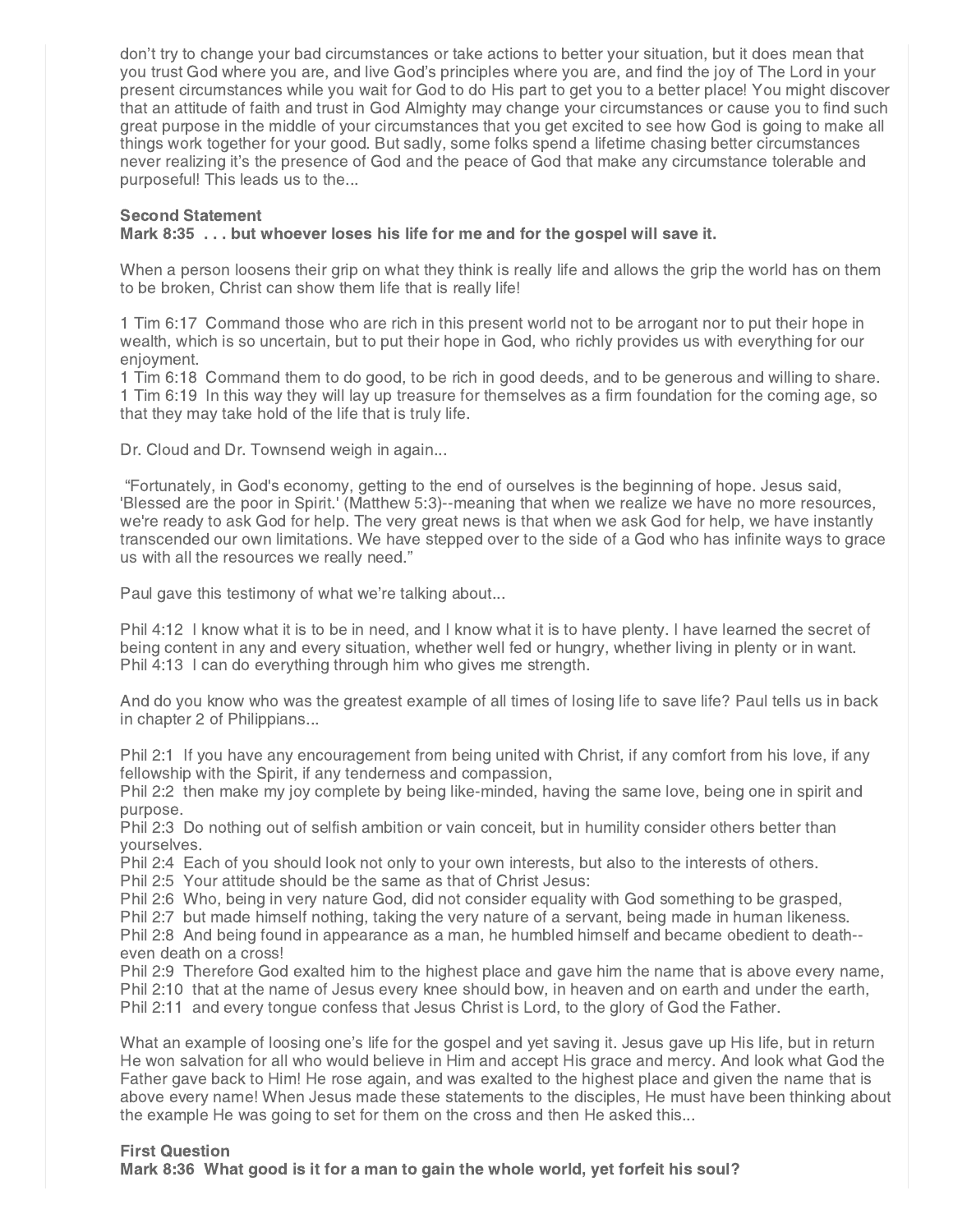What a perfect question to go along with our sermon title! Is it worth the trade? If you could become the richest man or woman on the planet and have everything you ever wanted in this life, but lost your very soul in the trade, would it be worth it? Jesus asked...

Mark 8:36 What good is it for a man to gain the whole world, yet forfeit his soul?

What is the soul? The word soul in the Old Testament is the word nephesh and in the New Testament Greek it is the word psuchē. The words spirit and soul are sometimes used interchangeably to refer to the spiritual aspect of a man. Spirit in the Hebrew was the word rurach and in the New Testament Greek pneuma. However, while the Bible sometimes refers to various aspects of a person as mind, body, soul, spirit, or heart, the Bible is not dividing up a person into separate independent parts. The biblical view of a person is more holistic and so you see this in many versions translated like this...

Mark 8:36 (GNT) Do you gain anything if you win the whole world but lose your life?

So here's the bottom line: You could gain the whole world, but if you trade your integrity, your honesty, your spiritual walk with God, your compassion for others, your love for family, your conscious, your heart, your soul, then you loose your life! Your spirit becomes sickened and begins to die! Some would say, well, that's okay, because I lived it up in this life and enjoyed myself so it doesn't really matter. I once saw a bumper sticker that said...

"He who dies with the most toys wins!"

If there is only this life and nothing after this life you could be right sort of, although I would rather live my life with less toys and maintain my love for God and my love for family and my love for others and know that I lived for others and not just for my self! It's not wrong to own toys, I have a few, but it's tragic when your toys become your gods! And let's just say, for argument sake, there is a life after this life, of course I know there is, but I'm talking to those who might think otherwise, let's just say there is an eternity and decisions you make in this life really do matter. What then? Jesus told this story in Luke's Gospel...

Luke 16:19 "There was a rich man who was dressed in purple and fine linen and lived in luxury every day. Luke 16:20 At his gate was laid a beggar named Lazarus, covered with sores

Luke 16:21 and longing to eat what fell from the rich man's table. Even the dogs came and licked his sores. Luke 16:22 "The time came when the beggar died and the angels carried him to Abraham's side. The rich man also died and was buried.

Luke 16:23 In hell, where he was in torment, he looked up and saw Abraham far away, with Lazarus by his side.

Luke 16:24 So he called to him, 'Father Abraham, have pity on me and send Lazarus to dip the tip of his finger in water and cool my tongue, because I am in agony in this fire.'

Luke 16:25 "But Abraham replied, 'Son, remember that in your lifetime you received your good things, while Lazarus received bad things, but now he is comforted here and you are in agony.

Luke 16:26 And besides all this, between us and you a great chasm has been fixed, so that those who want to go from here to you cannot, nor can anyone cross over from there to us.'

Luke 16:27 "He answered, 'Then I beg you, father, send Lazarus to my father's house,

Luke 16:28 for I have five brothers. Let him warn them, so that they will not also come to this place of torment.'

Luke 16:29 "Abraham replied, 'They have Moses and the Prophets; let them listen to them.'

Luke 16:30 "'No, father Abraham,' he said, 'but if someone from the dead goes to them, they will repent.' Luke 16:31 "He said to him, 'If they do not listen to Moses and the Prophets, they will not be convinced even if someone rises from the dead.'"

Two things: When a person is consumed with the things of the world they are mesmerized, spellbound, addicted, ensnared, enslaved and blinded by the lies, and the deception! For some, even a miracle of someone coming back from the dead to warn them would not be enough to loosen the grip Satan has on their soul! The writer of Proverbs said this...

Prov 5:22 The evil deeds of a wicked man ensnare him; the cords of his sin hold him fast. Prov 5:23 He will die for lack of discipline, led astray by his own great folly.

Which may lead some of you to ask is there any hope?

#### Second Question

Mark 8:37 Or what can a man give in exchange for his soul?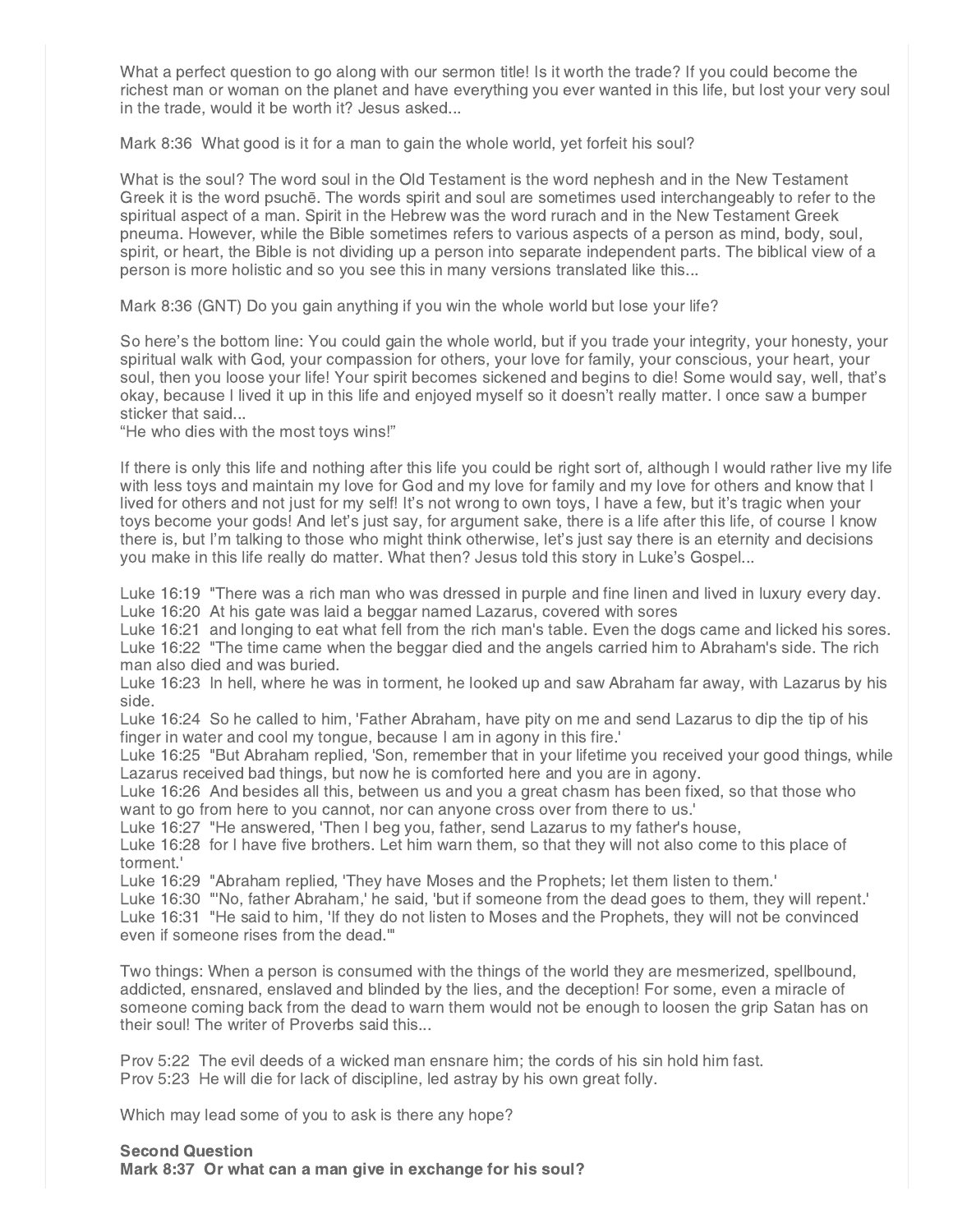What an interesting question. What can a man give in exchange for his soul? Can you live with reckless abandon, reject Christ and His gracious offer of love and forgiveness and then just buy your way into heaven? The Psalmist had something to say about this in the Old Testament...

Psa 49:7 No man can redeem the life of another or give to God a ransom for him--

Psa 49:8 the ransom for a life is costly, no payment is ever enough--

Psa 49:9 that he should live on forever and not see decay.

Psa 49:10 For all can see that wise men die; the foolish and the senseless alike perish and leave their wealth to others.

Psa 49:16 Do not be overawed when a man grows rich, when the splendor of his house increases;

Psa 49:17 for he will take nothing with him when he dies, his splendor will not descend with him.

Psa 49:18 Though while he lived he counted himself blessed-- and men praise you when you prosper--

Psa 49:19 he will join the generation of his fathers, who will never see the light of life.

Is there any hope for the wealthy?

Psa 49:20 A man who has riches without understanding is like the beasts that perish.

So notice, it's not wrong to have riches, but if you have riches without understanding, without an eye, an ear, a heart and a mind for the things of God, the spiritual things, the things of the soul, the heart things that matter the most, then you perish, you loose your soul, your life, the things that matter the most. This is not just about loosing life in eternity but about loosing real life hear and now! And this is not just an issue for the wealthy! You see the Bible doesn't say that money is the root of all evil, but...

1 Tim 6:10 For the love of money is a root of all kinds of evil. Some people, eager for money, have wandered from the faith and pierced themselves with many griefs.

It says some people eager for money have wandered from the faith! So nobody can point a finger at anybody else. This is an issue for the poor, the wealthy and the middle class!

Jesus explains this further in Matthew 19...

Mat 19:23 Then Jesus said to his disciples, "I tell you the truth, it is hard for a rich man to enter the kingdom of heaven.

Mat 19:24 Again I tell you, it is easier for a camel to go through the eye of a needle than for a rich man to enter the kingdom of God."

Mat 19:25 When the disciples heard this, they were greatly astonished and asked, "Who then can be saved?"

Mat 19:26 Jesus looked at them and said, "With man this is impossible, but with God all things are possible."

So there is hope! But there's nothing that you could exchange for your soul.

There's no bargaining, there is only repentance.

There's no amount of money that could be paid, there is only the precious blood of Christ that was paid on your behalf!

I love the way Matthew Henry summed up these verses back in the 1600's...

"We must not dread the loss of our lives, provided it be in the cause of Christ; Whosoever will save his life, by declining Christ, and refusing to come to him...he shall lose it, shall lose the comfort of his natural life, the root and fountain of his spiritual life, and all his hopes of eternal life; such a bad bargain will he make for himself. But whosoever shall lose his life, shall be truly willing to lose it, shall venture it, shall lay it down when he cannot keep it without denying Christ, he shall save it, he shall be an unspeakable gainer; for the loss of his life shall be made up to him in a better life."

Matthew Henry then quoted a Bishop Hooper...

"True it is," said Bishop Hooper, the night before he suffered martyrdom, "that life is sweet, and death is bitter, but eternal death is more bitter, and eternal life is more sweet." As the happiness of heaven with Christ, is enough to countervail the loss of life itself for Christ, so the gain of all the world in sin, is not sufficient to countervail the ruin of the soul by sin."

(from Matthew Henry's Commentary on the Whole Bible: New Modern Edition, Electronic Database. Copyright © 1991 by Hendrickson Publishers, Inc.)